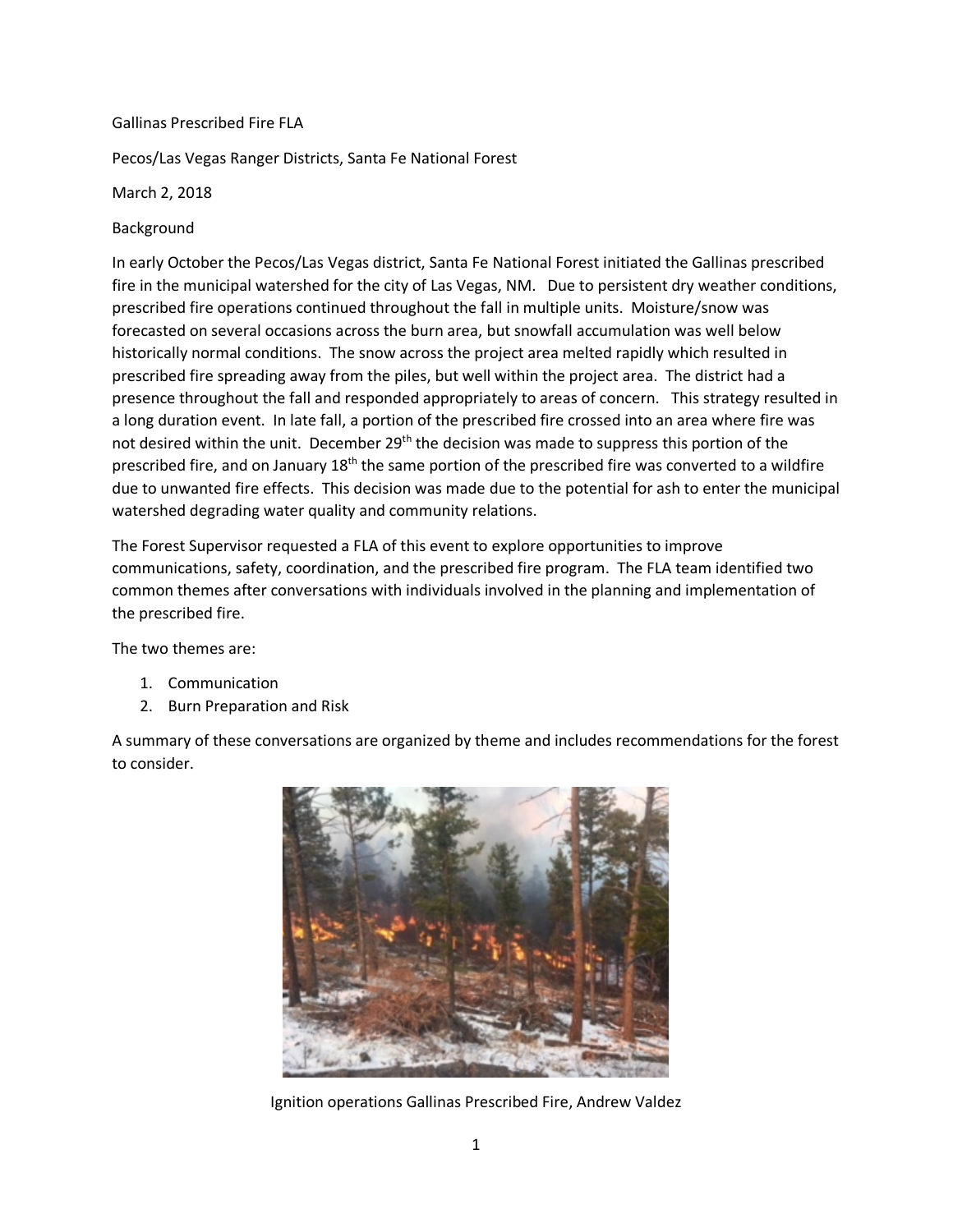- 1. Communications
	- Multiple Burn Bosses transitioned throughout this event, due to its long term nature. The transition between Burn Bosses was not always clearly communicated.
	- Field personnel expressed they did not always understand strategy and tactics and how they related to the big picture.
		- o Cutting line to secure cold black
		- o Not a common understanding why there were areas not lined prior to ignitions
		- $\circ$  Communications between field and leadership may have been unclear with regards to tactics
		- o Lack of communication with regard to control lines
		- $\circ$  There may have been a reluctance to accept the rationale behind the decision to declare the prescribed fire a wildfire.
	- Opportunities exist to improve the feedback loop across different levels of the organization.
		- o Burn Boss to Line Officer, Duty Officer and Dispatch
		- o Field personnel to Burn Boss
		- o District Staff to Line Officer
	- When additional personnel were requested to support the prescribed fire, resources believed it was optional to respond. **T**he lack of resources availability and the concern with ash entering in the municipal watershed resulted in the decision of the prescribed fire being converted to a wildfire.
	- Perspectives differ by functional areas.
		- $\circ$  The flexibility of the Gallinas NEPA decision relative to the layout of cutting units, size of the prescribed fire units, and the disposal of residual slash is unclear.
		- o The intent of flagline review is unclear
			- Can changes to the cutting units be made during this review?
			- **•** Fire leadership believes they have limited opportunity to adjust cutting units during the flagline review
			- Fire leadership expressed the need to have input into all projects including the layout of the Gallinas units
		- $\circ$  Timber Specialist believes opportunities exist for Fire leadership to provide input.
			- Ex: input for upcoming projects is solicited during the February staff meeting before flagline review
			- **•** The Timber Specialist believes that during the flagline review there is an opportunity to adjust cutting units
		- $\circ$  Fire leadership believes the layout of units across the Gallinas landscape are somewhat random resulting in implementation challenges.
			- Ex: piles are showing up above units that were previously treated with fire
		- $\circ$  There are different opinions about how to treat residual slash (pile/lop and scatter).
		- $\circ$  Timber management believes deviation from the plan would impact partnerships and funding due to unplanned delays if cutting units are changed.
		- $\circ$  Fire leadership does not believe they are informed about where the treatments are occurring across the landscape.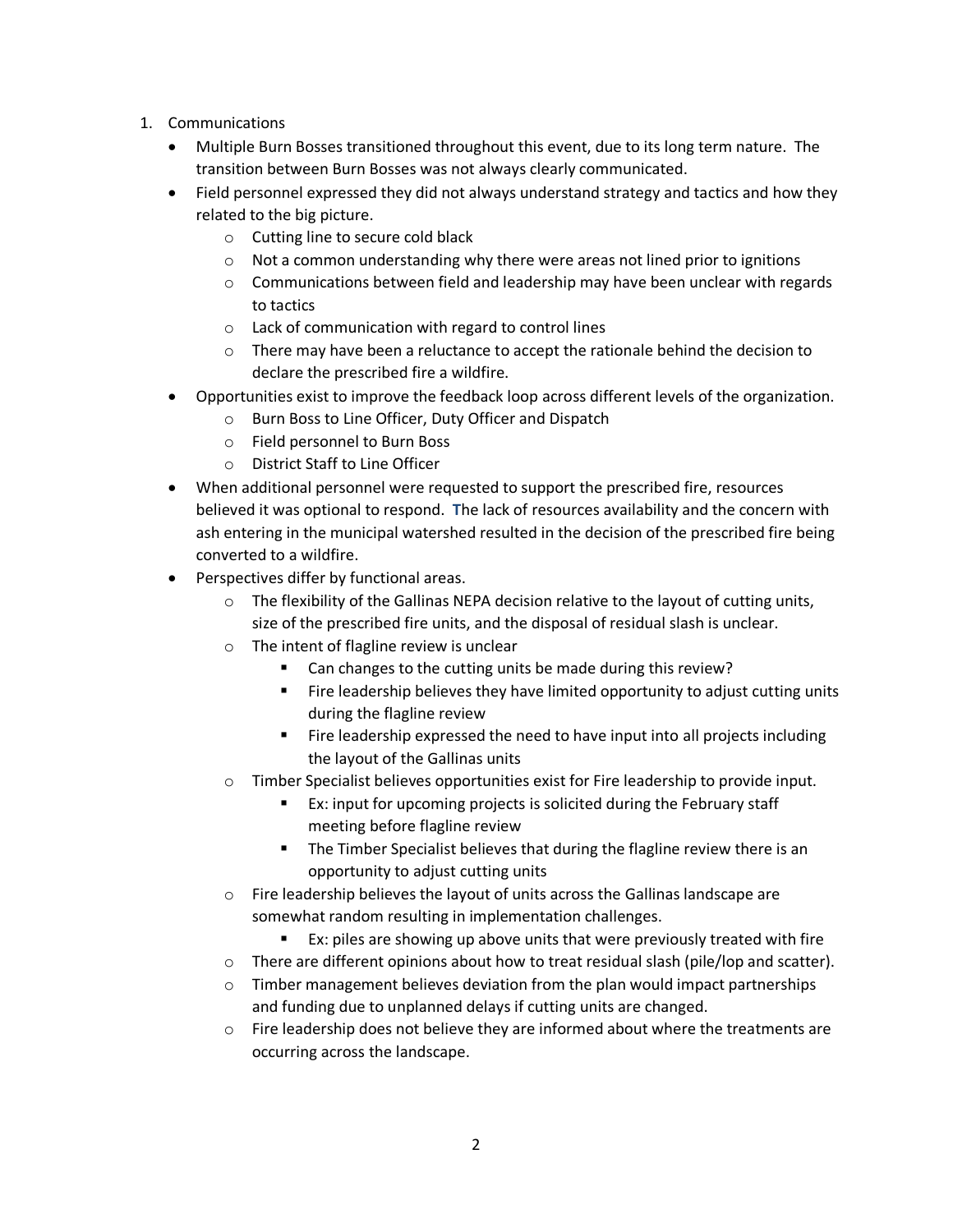- It is recognized by forest program managers and district personnel that there has been little to no involvement in planning and implementation of the Gallinas watershed project from Supervisor's Office.
- 2. Burn Preparation and Risk
	- Fire leadership proactively implemented prescribed fire to mitigate future risk of wildfire under extreme fire weather conditions in the Gallinas drainage. This leadership is commendable.
	- There is professional disagreement whether lines are needed during implementation of individual units within the Gallinas watershed project.
	- There could be opportunities to sequence units (cutting and burning) strategically to help ensure successful implementation.
	- The location of piles on steep slopes exposes fire personnel to additional risk due to poor footing in snowy conditions.
	- Long term events can:
		- o stress communications, organization, and resources;
		- o increase fatigue; and
		- o impact other projects.
	- Fire organization is questioning if life/work balance principles apply
		- o "Fire-year" vice fire season
			- Ex: dispatch has expanded to a 52 weeks/year service and need personnel to plan leave so there is year around coverage
			- Ex: people are rearranging leave around burn windows and wildfires instead of personal needs
		- o With the three forest collaboration, fire personnel will be traveling more frequently for a more extended period of time
		- $\circ$  Fire organization is under greater stress to support other functional areas in addition to fire preparedness expectations

## Recommendations

- Continue working towards the three forest collaboration to help meet targets and increase capacity.
	- o Ex: Explore agreements with partners for increased capacity
- Forest program managers and district personnel are committed to successfully complete the Gallinas watershed project. There are opportunities to explore the following:
	- $\circ$  Forest program managers and district staff review the NEPA decision to determine flexibility in implementation;
	- $\circ$  Forest program managers are available to support the completion of this project; and
	- $\circ$  Explore the opportunity to incorporate the GATE system to increase integration of resource program managers' concerns to complete the Gallinas watershed project.
		- **•** Timber management leadership at the SO has the expertise to facilitate this process